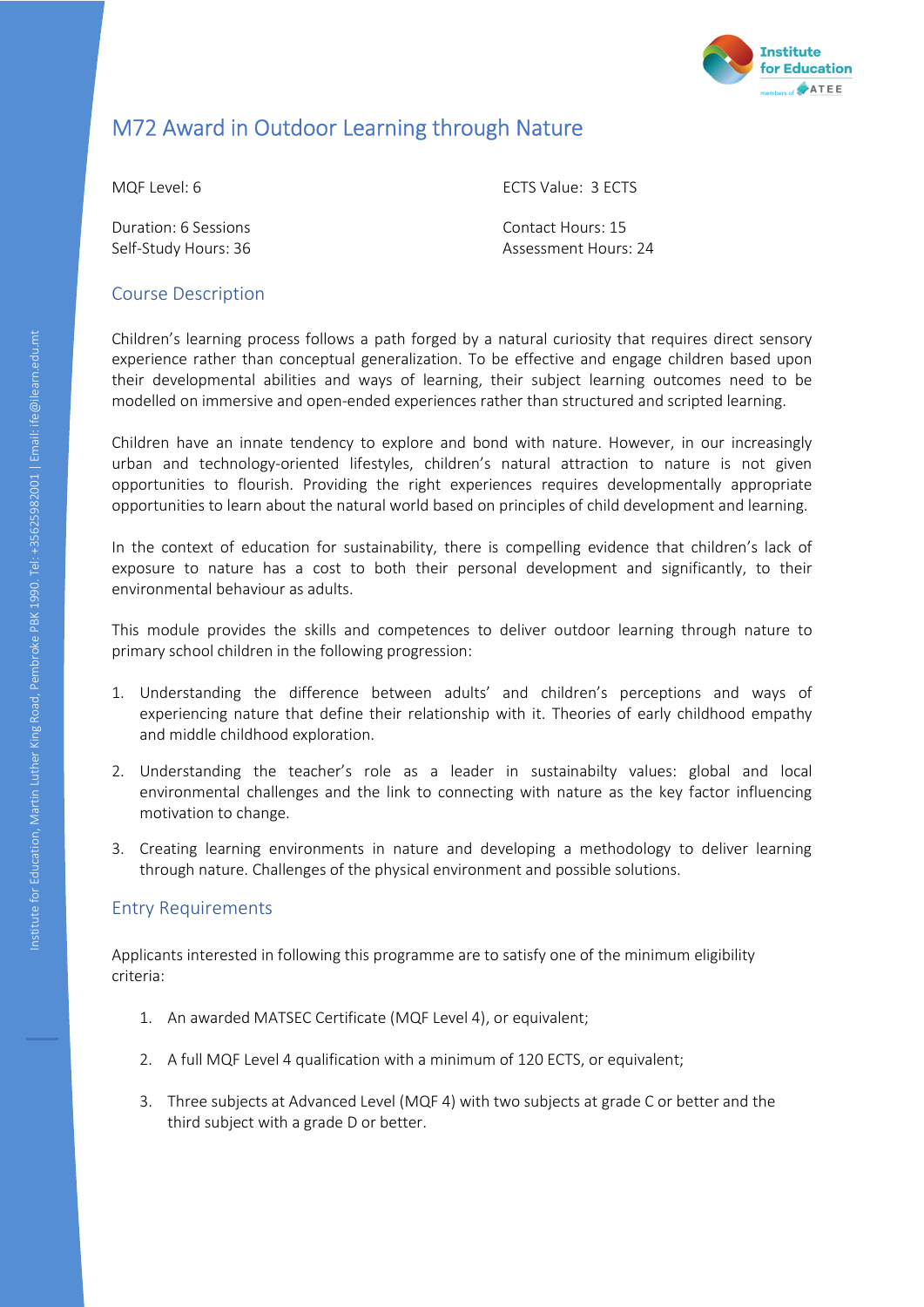

# Overall Objectives and Outcomes

By the end of this module, the learner will be able to:

#### Competences

- a) Create controlled situations in nature that will benefit children's experiential learning of subject LOs and create a relationship with the environment that imbues sustainability values.
- b) Represent active citizenship by using outdoor learning through nature to transfer the values of sustainable living.
- c) Demonstrate how outdoor learning through nature creates an excellent platform for interpersonal, intercultural, social, and civic competences through presenting a practice constructed on the Module methodolgy.
- d) Transform structured, restrictive outdoor learning spaces into experiential learning through nature areas.

#### Knowledge

- a) Describing global anthropogenic influences on climate and the natural environment and making links with the local context.
- b) Identifying curricular areas that allow opportunities for education for sustainable development as defined by the Module.
- c) Understanding a teaching methodology for curriculum-linked outdoor learning through nature that demonstrates the benefits of connecting children with nature as well as the benefits of outdoor learning on children's education, physical and emotional wellbeing and values towards sustainable living.
- d) Constructing lessons based on principles of curriculum-linked outdoor learning through nature.
- e) Identifying opportunities for creating appropriate learning environments on the school grounds/ the local comunity.

#### Skills

- a) Applying learning theory of children's experience of the natural environment through the design of appropriate learning spaces and lessons.
- b) Taking responsibility for continued personal learning through enlarging their reading base by including course reading subject area (pedagogy and content).
- c) Appraising own experience as learners in their formal education period in its effectiveness in education for sustainability.
- d) Illustrate examples of anthropongenic influences on the local environment and its reflection in children's values.

# Mode of Delivery

This module adopts a blended approach to teaching and learning. Information related to the structure and delivery of the module may be accessed through the IfE Portal. For further details, kindly refer to